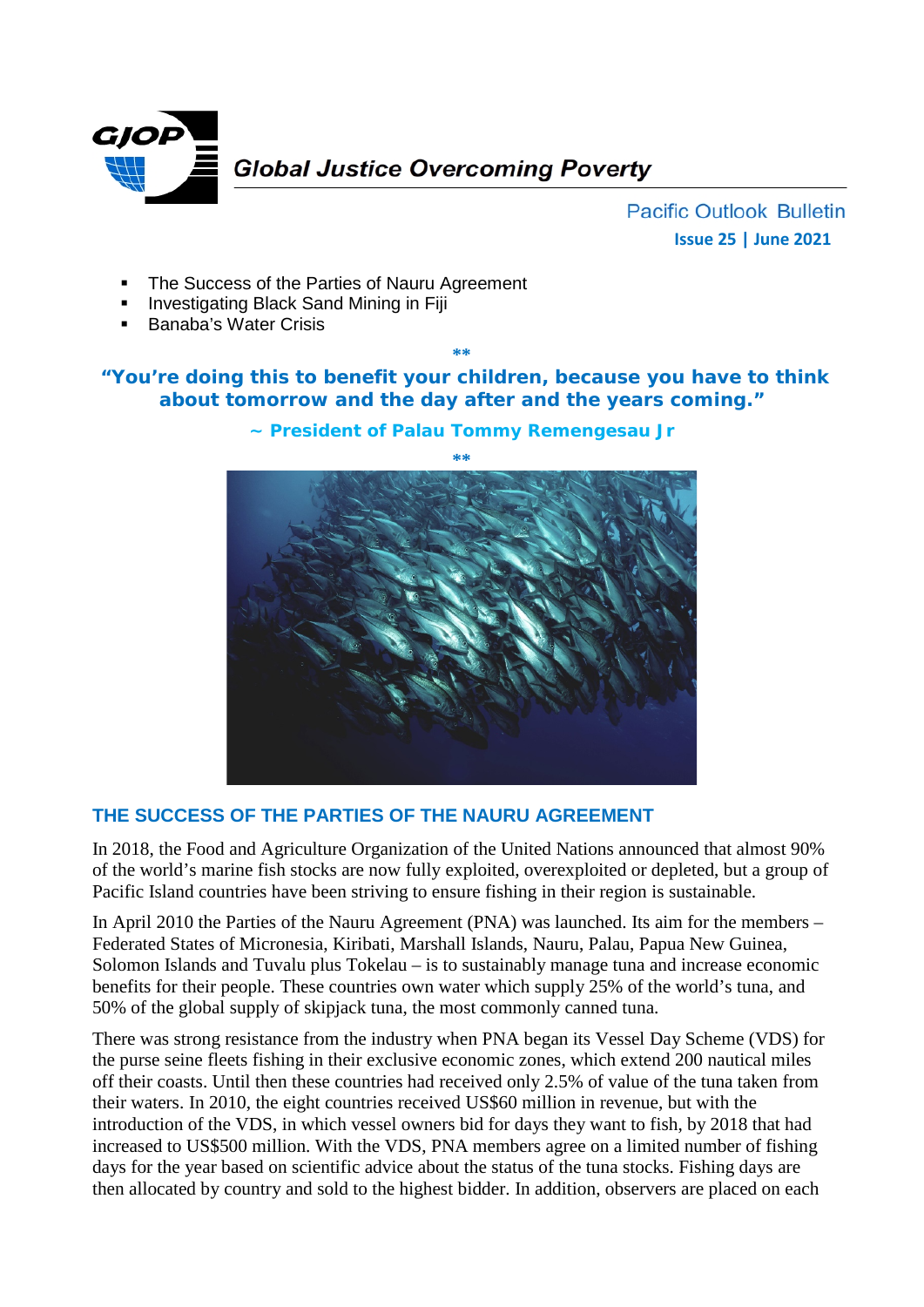fishing vessel, although, this 100% observer coverage has been compromised over the last 15 months due to COVID-19.

PNA has banned for three months each year the use of fish-aggregating devices (FADs), which are floating objects, that attract fish schools. Skipjack schools congregate around floating objects such as these, but so do sharks, turtles and juveniles of other tuna species, which make up 20% of the catch. Eighty per cent of bigeye tuna are caught as by-catch as juveniles, never growing to their full size and weight of over 100 kilograms, when they are a valued long-line catch and sold for high prices on the sushi and sashimi markets. The three-month ban of FADs has stabilised the bigeye tuna numbers. In addition, since 2011 the PNA skipjack tuna caught without using FADs has been certified by the Marine Stewardship Council as sustainable, creating the world's largest sustainable tuna purse seine industry.

### **Marine Sanctuaries**

Not only are the PNA countries using their increased fishing revenue to benefit their people, but also to protect their waters. The Phoenix Islands Protected Area (PIPA), which is 11% of Kiribati's exclusive economic zone, an area of 405,755 square kilometres with over 500 species of fish, became a UNESCO World Heritage Site in 2010, and since 2015 PIPA has been closed to commercial fishing.

In 2020, the President of Palau, Tommy Remengesau Jr, banned commercial fishing in 80% of its marine territory, an area of 500,000 square metres. This marine sanctuary is to allow coral reefs and fish stocks to recover, providing a sanctuary for juvenile tuna and other species. The remaining 20% of Palau's exclusive economic zone is reserved for local fishermen, so fish is landed in Palau and sold domestically, and for some vessels from the Japanese island of Okinawa, which have fished there for centuries. The reserve was announced in 2015 and phased in over five years, and it has been observed by researchers from the University of Hawaii that within two years the number of fish had doubled in areas under protection compared to in unprotected waters.

*Sources: Parties to the Nauru Agreement [www.pnatuna.com;](http://www.pnatuna.com/) 'How Eight Pacific Island States Are Saving the World's Tuna' by Christopher Pala, 5 March 2021, Foreign Policy; '90% of fish stocks are used up – fisheries subsidies must stop' by Mukhisa Kituyi and Peter Thomson, 13 July 2018, UNCTAD; 'This Pacific island has banned fishing to allow the marine ecosystem to recover' by Kate Whiting, 11 December 2019, World Economic Forum and 'Protecting the Pacific: Important Pieces of the Regional Conservation Puzzle', 23 July 2014, the Pew Charitable Trusts.*

**\*\***

#### **BANABA'S WATER CRISIS**

The people of Banaba Island had no clean water when the desalination plant broke in November 2020. The 300 residents had no fresh drinking water, no water for bathing or growing crops, until in mid-March 2021 a ship arrived from the Kiribati capital of Tarawa with a new desalination plant, water tanks, and bottled water, as well as materials to mend the water tanks on the island that had cracked due to heat.

The residents were living on a diet of solely fish, because their crops had failed, and because they were forced to drink contaminated water many had skin diseases and diarrhoea. Community leader, 68-year-old Roubena Ritata says:

"This water crisis goes back years and yet we do not have a permanent solution. While we are thankful, we are calling for an ambitious rehabilitation plan for Banaba, which has been devastated by 80 years of mining.''

"Desalination plants are not a solution. How long until this one breaks and we're back in the same situation: What we need is rehabilitation of our island.''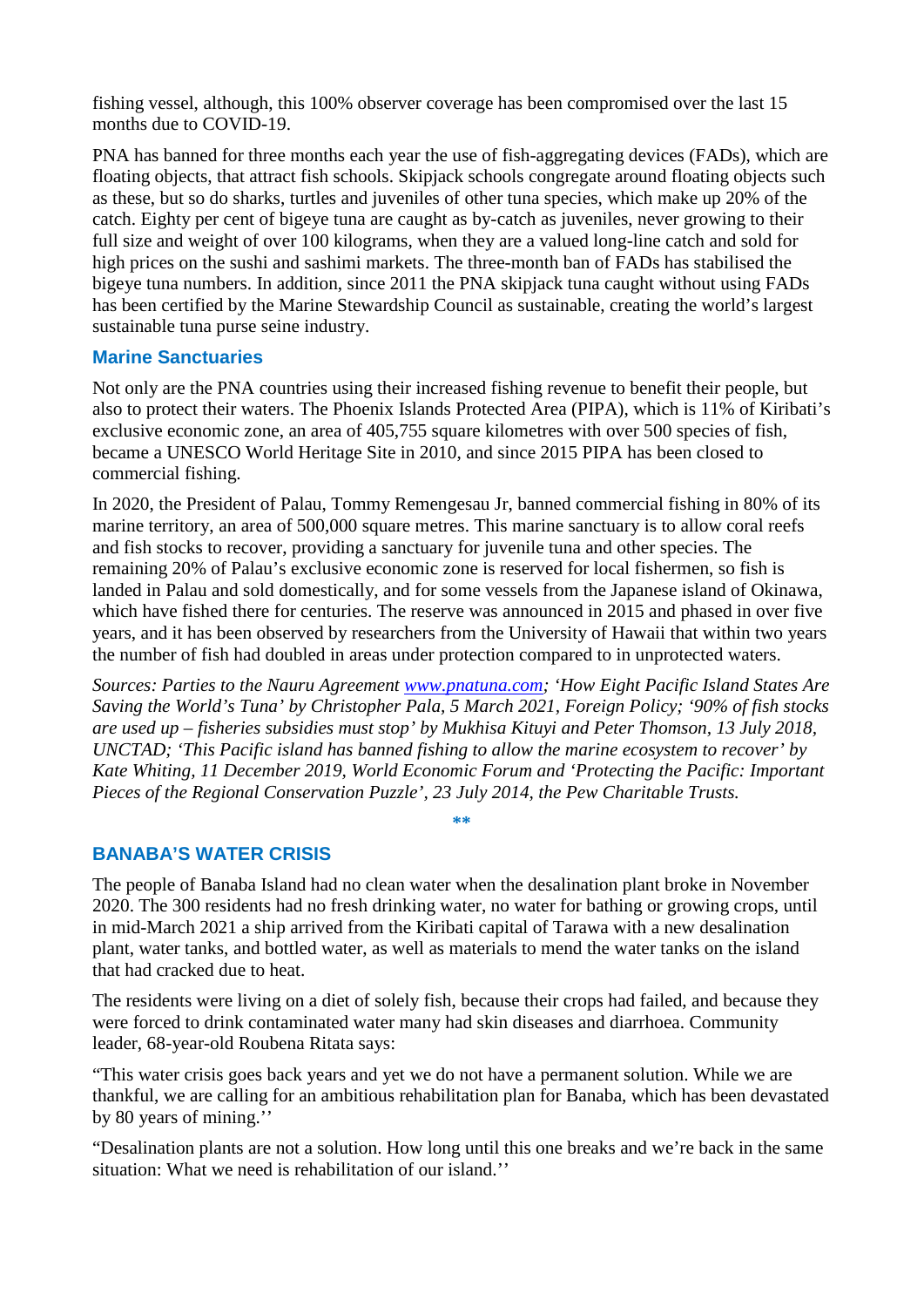According to The Guardian's article by Joshua McDonald, *The island with no water: how foreign mining destroyed Banaba* elders in Banaba are asking for support from Australian and New Zealand governments to restore an underground network of caves, known as *te bangabanga*, which were traditionally used to capture and collect water.

From 1900 to 1979 phosphate mining stripped away 90% of the island's surface. Until 1919 it was mined by the Pacific Phosphate Company, and later the British Phosphate Commission (BPC), which was jointly managed by British, Australia and New Zealand governments. In 1945, 700 Banabans were resettled on the Fijian island of Rabi 2100km southeast of Banaba. They were told their relocation was because of the destruction of their island during WWII. However, mining continued on the island and when BPC left in 1979 over 22 million tonnes of land had been extracted.

In the 1970s the Banabans sued the British government for the island's devastation. They were awarded a 50% stake in phosphate export revenues, but that ended with the depletion of the island's phosphate reserves. In 1981, the Banabans accepted a one-off payment from Britain of AUS\$10 million on condition they took no further legal action. Now the Banaban leaders are appealing to Australian and New Zealand governments to send a team of experts to assess the damage and repair the caves.

*Sources: The Island with no water: how foreign mining destroyed Banaba by Joshua McDonald, The Guardian 9 June 2021; Fresh water and a new desalination plant arrives in Banaba, PacNews, 15 March 2021*

**\*\***

# **INVESTIGATING BLACK SAND MINING IN FIJI**

Fiji's largest island, Viti Levu, has recently become the site of the first ever black sand mining operation in Fiji, with another mine in the exploration phase. Black sand mining involves extracting the iron ore, magnetite, from mineral sands through the excavation of the sea floor, beaches or dunes. The process, which often involves extensive dredging of the sea or river floor, can result in devastating environmental impacts, including destruction of habitats for crustaceans, snails and corals, erosion and land subsidence, damages to mangroves and reduction of fish stocks.

Jubilee Australia Research Centre and Macquarie University's Professional and Community Engagement program in collaboration with Caritas Fiji and Fiji Council of Social Services has published *A Line in the Sand: Investigating Black Sand Mining in Fiji*.

In Ba Province, on the north-west coast of Viti Levu, Amex Resources Ltd, owned by the multinational Waratah Group, which has offices in Australia, mainland China and Hong Kong, began dredging for magnetite at the mouth of the Ba River in 2019. While an exploration licence was granted to Amex Resources Ltd in 2009, and a mining lease in 2012, community members reported they were only made aware of the Environmental Impact Assessment (EIA) in 2017. Community members have also stated that they did not know that mining was to commence, and believed that agreement had been given for exploration only. However, according to the ABC's Pacific Beat, a spokesman for Amex Resources, when approached by the ABC in 2020, said the company had undertaken all the necessary environmental impact assessments and followed all government guidelines.

# **Impacts on crabs and fish**

Community members and volunteers working in the community have described some changes in the marine environment since the sand mining works began. Local community members have reported that coral reefs and seagrass have been buried under waste and mud, and that the corals are beginning to die and turn white. Locals reported that the seafloor is transformed into a thick,